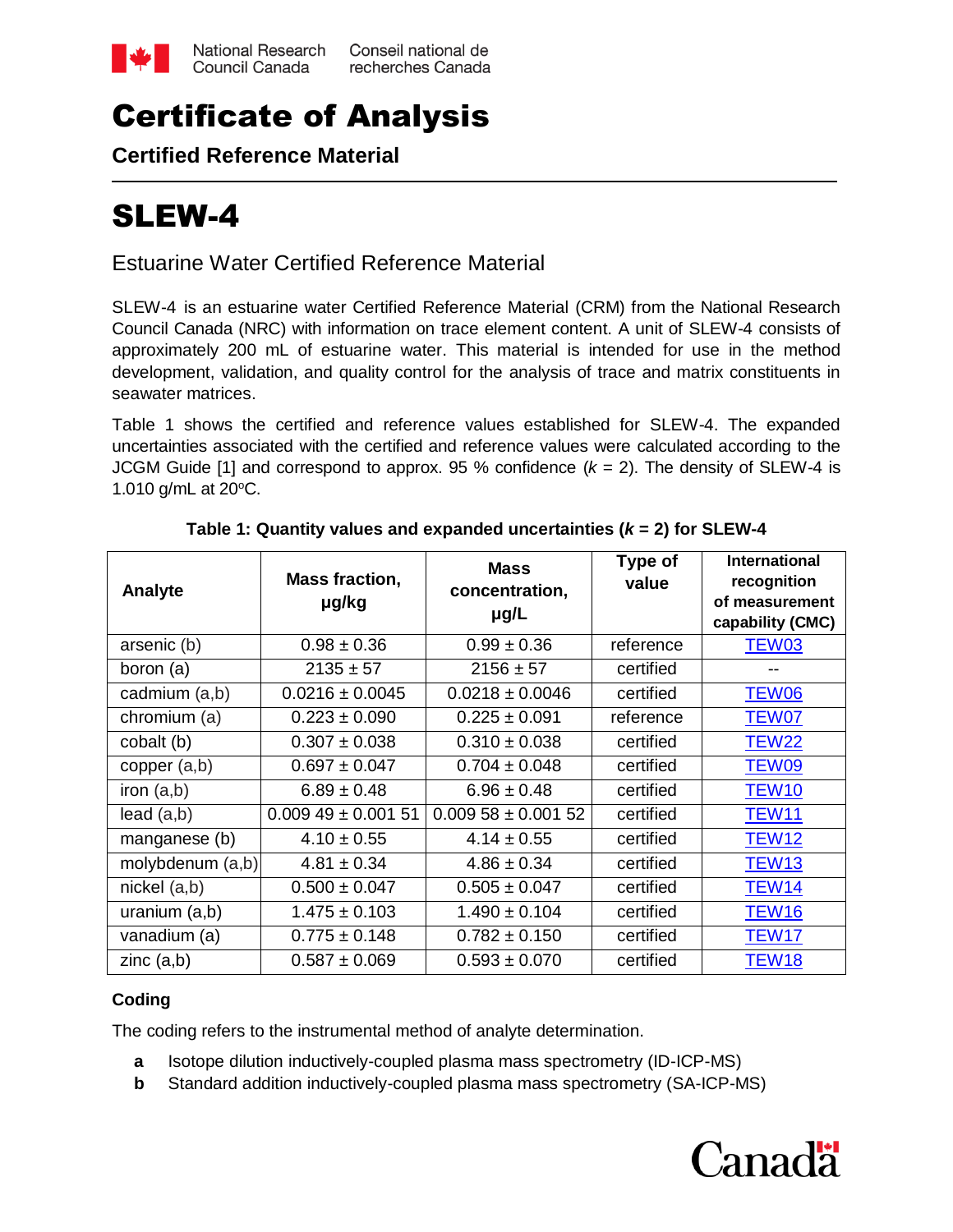## **Supplementary data**

The accompanying datasheets (available from d[oi.org/10.4224/crm.2021.slew-4\)](https://doi.org/10.4224/crm.2021.slew-4) provide measurement results that were used in this certification campaign.

#### **International recognition of measurement capability**

The measurement capabilities supporting these results are registered at the Calibration and Measurement Capabilities (CMC) database of the *Bureau international des poids et mesures* (BIPM) indicating recognition of the measurement certificates by National Metrology Institutes (NMIs) participating in the Mutual Recognition Arrangement (MRA) with the corresponding identifiers. List of all registered measurement capabilities in water matrix could be found in the BIPM database at [https://www.bipm.org/kcdb/.](https://www.bipm.org/kcdb/)

#### **Certified values**

Certified values are considered to be those for which the NRC has the highest confidence in accuracy and that all known and suspected sources of bias have been taken into account and are reflected in the stated expanded uncertainties. Certified values are the best estimate of the true value and uncertainty.

#### **Reference values**

Reference values are those for which insufficient data are available to provide a comprehensive estimate of uncertainty.

#### **Intended use**

SLEW-4 is intended for use in the method development, validation, and quality control for the analysis of trace and matrix constituents in seawater matrices.

#### **Storage and sampling**

It is recommended that the material is stored at nominal temperature of  $+4$  °C under typical refrigerator conditions. The material shall not be frozen. Each bottle is packaged in a trilaminate foil pouch. The bottles should be opened only in a clean area with precautions taken against contamination during sampling.

#### **Preparation of material**

The estuarine water was collected June 2019 from the St. Lawrence River in the vicinity of L'Isleaux-Coudres, Québec at a depth of 10 m. The sample was filtered through a 0.2 μm acrylic copolymer filters, acidified to pH 1.6 with ultrapure nitric acid and dispensed into 250 mL polyethylene bottles. The CRM units were gamma irradiated to a minimum dose of 25 kGy to inhibit any bacterial action.

#### **Stability**

The predecessor CRMs have been periodically analyzed for more than 10 years and found to be both physically and chemically stable in long-term storage and transportation. Similar behaviour is foreseen for SLEW-4.

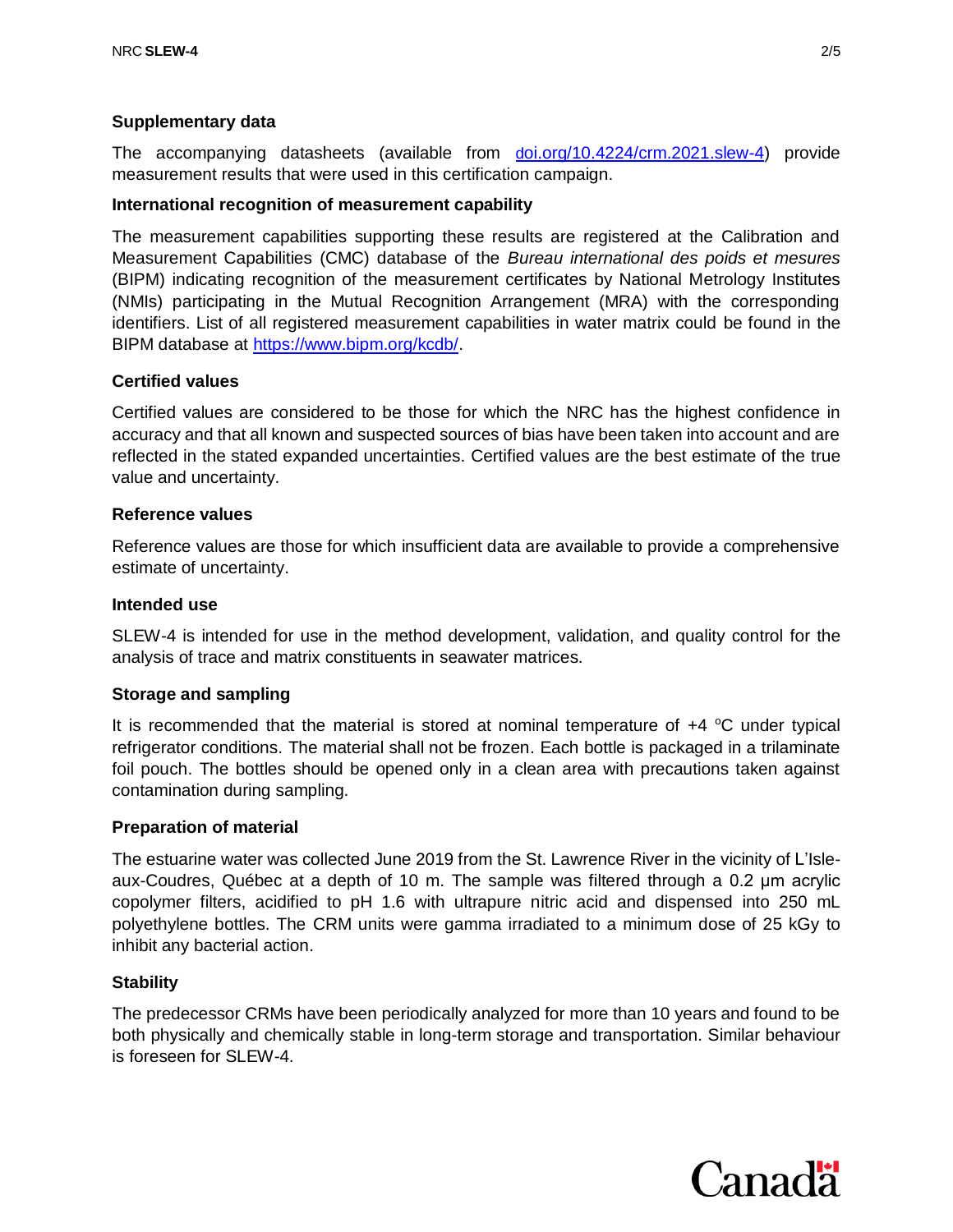## **Homogeneity**

The homogeneity of SLEW-4 was assessed from randomly selected units of CRMs using Bayesian analysis of variance (ANOVA) [2].

## **Uncertainty**

Evaluation of the uncertainty associated with certified and reference values was carried out. Included in the overall combined uncertainty estimate are uncertainties in the batch characterization, uncertainties related to possible between-bottle variation, and uncertainties related to inconsistency between the various measurement methods [3,4]. Further information is presented in the supplementary datasheets [doi.org/10.4224/crm.2021.slew-4.](https://doi.org/10.4224/crm.2021.slew-4)

## **Metrological traceability**

Results presented in this certificate are traceable to the International System of Units (SI) through CRMs produced by National Metrology Institutes and gravimetrically prepared standards of established purity. As such, SLEW-4 serves as suitable reference material for laboratory quality assurance programs, as outlined in ISO/IEC 17025.

## **Quality Management System (ISO 17034, ISO/IEC 17025)**

This material was produced in compliance with the NRC Metrology Quality Management System, which conforms to the requirements of ISO 17034 and ISO/IEC 17025. The Metrology Quality Management System supporting NRC Calibration and Measurement Capabilities, as listed in the *Bureau international des poids et mesures* (BIPM) Key Comparison Database [\(kcdb.bipm.org/\)](http://kcdb.bipm.org/), has been reviewed and approved under the authority of the Inter-American Metrology System (SIM) and found to be in compliance with the expectations of the *Comité international des poids et mesures* (CIPM) Mutual Recognition Arrangement. The SIM approval is available upon request.

## **Updates**

For updates please refer to [doi.org/10.4224/crm.2021.slew-4.](https://doi.org/10.4224/crm.2021.slew-4)

## **References**

1. Evaluation of measurement data: Guide to the expression of uncertainty in measurement JCGM100:2008.<https://www.bipm.org/en/publications/guides/gum.html>

2. van der Veen AMH (2017) Bayesian analysis of homogeneity studies in the production of reference materials. *Accred. Qual. Assur.* 22: 307-319. [doi.org/10.1007/s00769-017-1292-6.](doi:%2010.1007/s00769-017-1292-6)

3. Possolo A, Toman B (2007) Assessment of measurement uncertainty via observation equations. *Metrologia*, 44: 464-475. [doi.org/10.1088/0026-1394/44/6/005](file:///C:/Users/grinbergp/Documents/CRMs/DORM-5/certificate%20of%20analysis/doi.org/10.1088/0026-1394/44/6/005)

4. Thompson M, Ellison SLR (2011) Dark uncertainty. *Accred. Qual. Assur.* 16: 483-487. [doi.org/10.1007/s00769-011-0803-0](file:///C:/Users/grinbergp/Documents/CRMs/DORM-5/certificate%20of%20analysis/doi.org/10.1007/s00769-011-0803-0)

## **Cited by**

A list of scientific publications citing SLEW-4 CRM can be found at [doi.org/10.4224/crm.2021.slew-4.](https://doi.org/10.4224/crm.2021.slew-4)

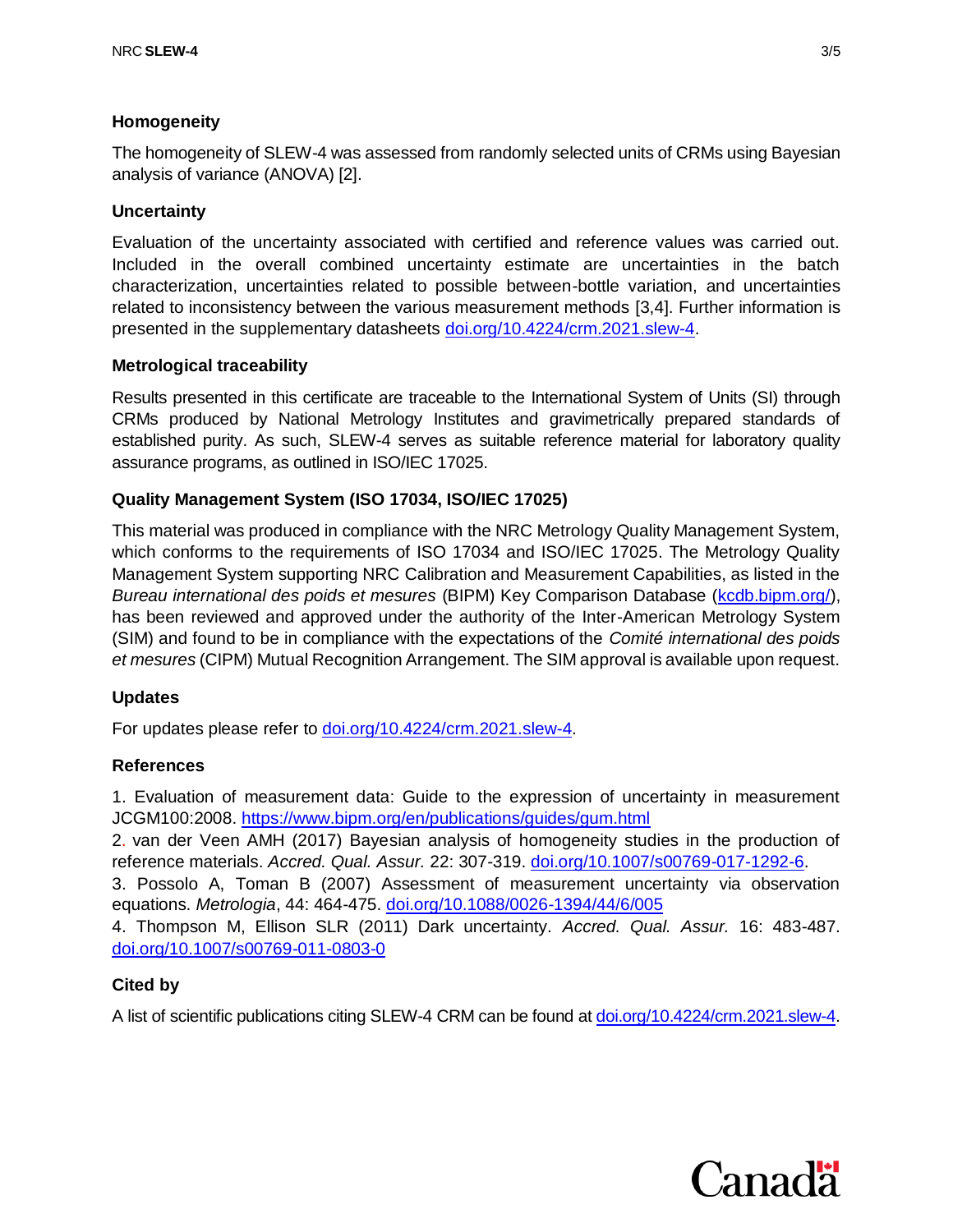## **Authorship**

Patricia Grinberg<sup>1</sup>, Kenny Nadeau<sup>1</sup>, Christine Brophy<sup>1</sup>, Ovidiu Mihai<sup>1</sup>, Lu Yang<sup>1</sup>, Kelly LeBlanc<sup>1</sup>, Juris Meija<sup>1</sup>, and Zoltan Mester<sup>1</sup>

<sup>1</sup> National Research Council Canada, 1200 Montreal Rd, Ottawa ON K1A 0R6, Canada

## **Acknowledgments**

The contributions of Denis Lefaive and Michel Lebeuf (Fisheries and Oceans Canada) to identifying appropriate points of sample collection, The Canadian Coast Guard (Fisheries and Oceans Canada) during the collection and Michelle Chartrand, Leandro Mota Santos, Mitchell Bordash and Juan He (NRC) to the CRM preparation are gratefully acknowledged.

## **Citation**

Grinberg P, Nadeau K et al. SLEW-4: Estuarine Water Certified Reference Material. Ottawa: National Research Council Canada; 2021.

Available from: at [doi.org/10.4224/crm.2021.slew-4.](https://doi.org/10.4224/crm.2021.slew-4)